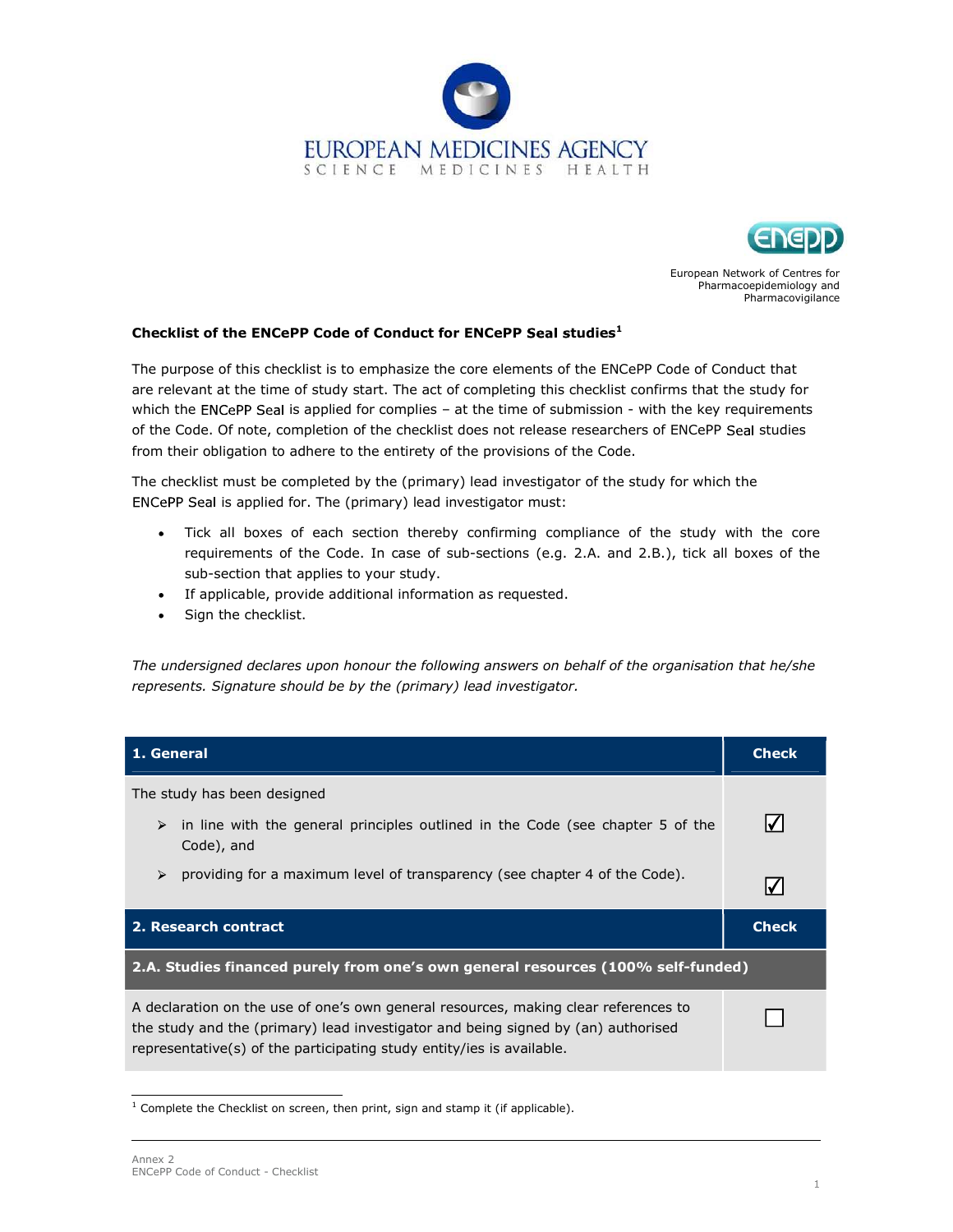| 2.B. Studies receiving financing from external sources                                                                                                                                                                                                                                                                                                                           |                          |
|----------------------------------------------------------------------------------------------------------------------------------------------------------------------------------------------------------------------------------------------------------------------------------------------------------------------------------------------------------------------------------|--------------------------|
| A research contract between the (primary) lead investigator and/or the coordinating<br>study entity and the study funder has been concluded prior to study start.                                                                                                                                                                                                                | $\overline{\mathcal{M}}$ |
| The contract includes the following information:                                                                                                                                                                                                                                                                                                                                 |                          |
| $\triangleright$ The main objectives and a brief description of the intended methods of the<br>research as well as a clear assignment of tasks and responsibilities.                                                                                                                                                                                                             | $\blacktriangledown$     |
| The procedure for achieving agreement on the study protocol as well as the<br>➤<br>involvement of the funder in the development of the protocol.                                                                                                                                                                                                                                 | $\blacktriangledown$     |
| The amount of the financial support and the payment scheme.<br>≻                                                                                                                                                                                                                                                                                                                 | $\blacktriangledown$     |
| Conditions for access to the study data.<br>➤                                                                                                                                                                                                                                                                                                                                    | $\overline{\mathcal{L}}$ |
| Ownership of intellectual property rights arising from the study<br>➤                                                                                                                                                                                                                                                                                                            | $\overline{\mathsf{v}}$  |
| A communication strategy for the scheduled interim (if applicable) and final<br>➤<br>results.                                                                                                                                                                                                                                                                                    | $\bm{\triangledown}$     |
| 2.B.1 Studies financed entirely from public funding schemes                                                                                                                                                                                                                                                                                                                      |                          |
| A reference to the Code is included in relevant parts of the project proposal or<br>equivalent documents <sup>2</sup> in such a way that acceptance of the project proposal or<br>equivalent document by the funding body constitutes agreement to adhere to the<br>provisions of the Code including the requirement for unrestricted freedom of the<br>investigator to publish. |                          |
| 2.B.2 Studies not financed from public sources                                                                                                                                                                                                                                                                                                                                   |                          |
| The statement "The parties to this agreement and individuals acting on their behalf<br>hereby commit to adhere to the rules of the ENCePP Code of Conduct in their entirety"<br>is included in the research contract and the latest version of the Code at the time of<br>the signature of the contract is annexed;                                                              | $ \checkmark $           |
| OR.                                                                                                                                                                                                                                                                                                                                                                              |                          |
| where this is not possible, a separate agreement with the funder has been concluded<br>that clearly references the particular study, includes the above statement on adherence<br>to the Code and states that this adherence with the relevant version of the Code is an<br>additional requirement to those in the (clearly referenced) research contract.                       |                          |
| 3. Registration of studies                                                                                                                                                                                                                                                                                                                                                       | <b>Check</b>             |
| The study has been/will be registered <sup>3</sup> in the EU PAS Register before its start.                                                                                                                                                                                                                                                                                      | $\sqrt{}$                |

<sup>&</sup>lt;sup>2</sup> Any document that includes a description of the study to be funded and that has been endorsed or is otherwise<br>recognised by the funding body

 $3$  A study is deemed registered in the EU PAS Register once the application has been approved by the ENCePP Secretariat.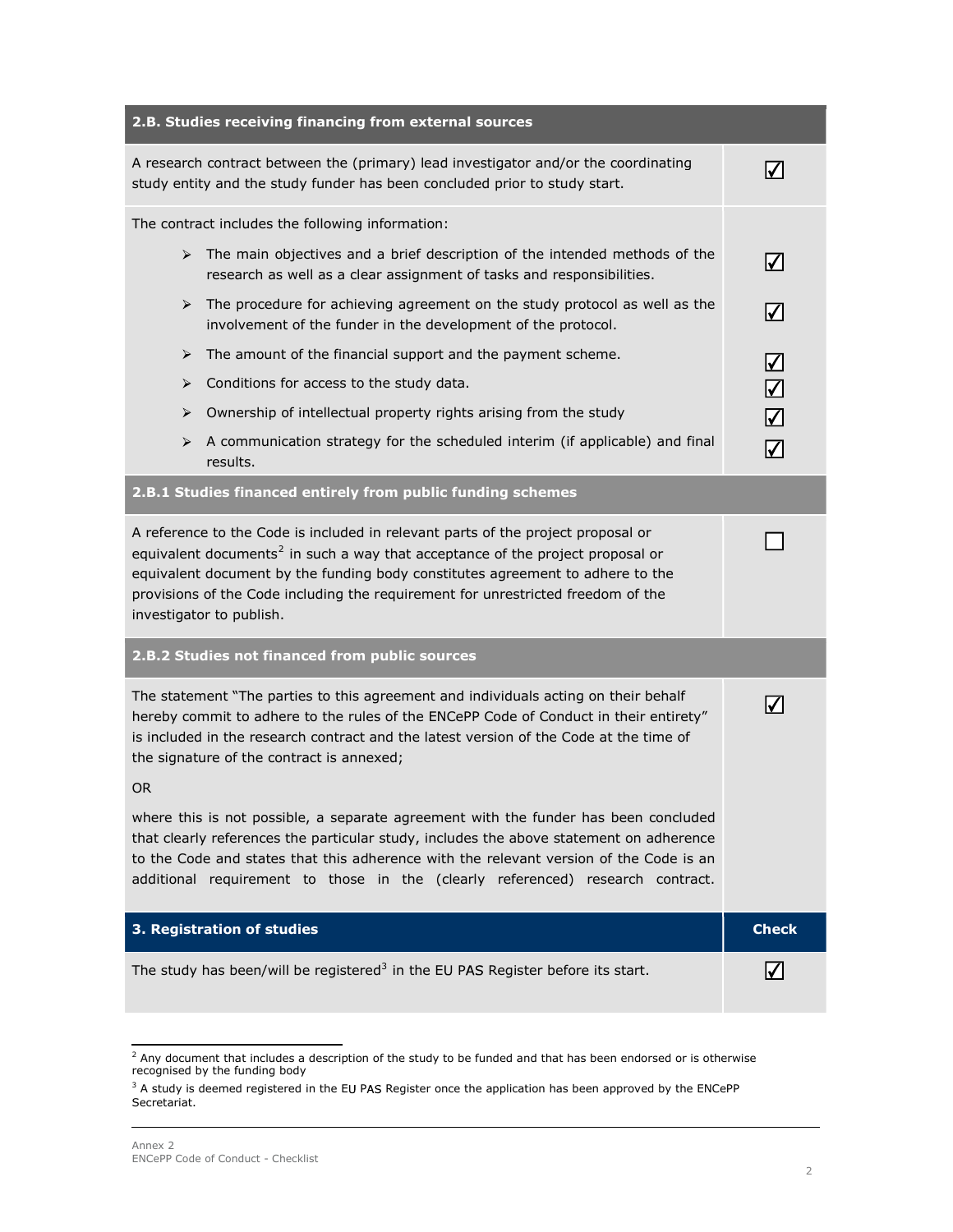| 4. Study protocol                                                                                                                                                                                                                                                                      | <b>Check</b>         |
|----------------------------------------------------------------------------------------------------------------------------------------------------------------------------------------------------------------------------------------------------------------------------------------|----------------------|
| A full study protocol <sup>4</sup> has been developed before study start.                                                                                                                                                                                                              | $\bm{\vee}$          |
| The latest version of the full study protocol is uploaded to the EU PAS Register <sup>5</sup> .                                                                                                                                                                                        | $\blacktriangledown$ |
| A system is in place to allow for documentation of changes to the original version of<br>the study protocol in a traceable and auditable way.                                                                                                                                          | $\bm{\triangledown}$ |
| Information on all parties involved in the writing and adoption of the protocol including<br>a brief description of their contribution is being made publicly available.                                                                                                               | $\blacktriangledown$ |
| A detailed statistical analysis plan is described and included in or annexed to the study<br>protocol.                                                                                                                                                                                 | $\blacktriangledown$ |
| 5. Intellectual property rights and sharing of data                                                                                                                                                                                                                                    | <b>Check</b>         |
| A system has been put in place in order to record the data collected and processed in<br>the study in a way that allows corroboration of published results.                                                                                                                            | $ \!\sqrt{ } $       |
| A detailed description of how raw data were transformed into the data set for analysis<br>will be available at the end of the study.                                                                                                                                                   | $\blacktriangledown$ |
| All possible steps to provide for audits by competent authorities will be taken.                                                                                                                                                                                                       | $\blacktriangledown$ |
| Appropriate plans and agreements, if necessary, are being or have been made to<br>respond to requests for data sharing in line with the Implementation Guidance on<br>Sharing of ENCePP Study Data (Annex 4).                                                                          |                      |
| A procedure for access to the analytical data is described in, or annexed to, the study<br>protocol including the degree to which data can be shared and, if access is restricted, a<br>justification why access is limited.<br>Please indicate the page number in the study protocol: | $\sqrt{}$            |
| <b>6. Declaration of interest</b>                                                                                                                                                                                                                                                      | <b>Check</b>         |
| Declarations of interests of all parties involved in the conduct of the study are<br>documented and be made public (including members of the study steering group, if<br>such group is being established).                                                                             | I√l                  |
| All persons with a financial interest in a particular outcome of the study are excluded<br>from participation from any study activity which could influence the results or<br>interpretation thereof in a particular direction.                                                        | M                    |

<sup>&</sup>lt;sup>4</sup> For the purpose of the Code of Conduct, a *full* study protocol is a version of the protocol which includes enough detail in<br>order to answer all questions in the *ENCePP checklist for Study Protocols*. The *Checklist* http://www.encepp.eu/encepp\_studies/documents/ENCePPChecklistforStudyProtocols.doc.

<sup>&</sup>lt;sup>5</sup> When uploading the protocol in the EU PAS Register, it may not be immediately accessible to the public unless the  $(primary)$  lead investigator so chooses.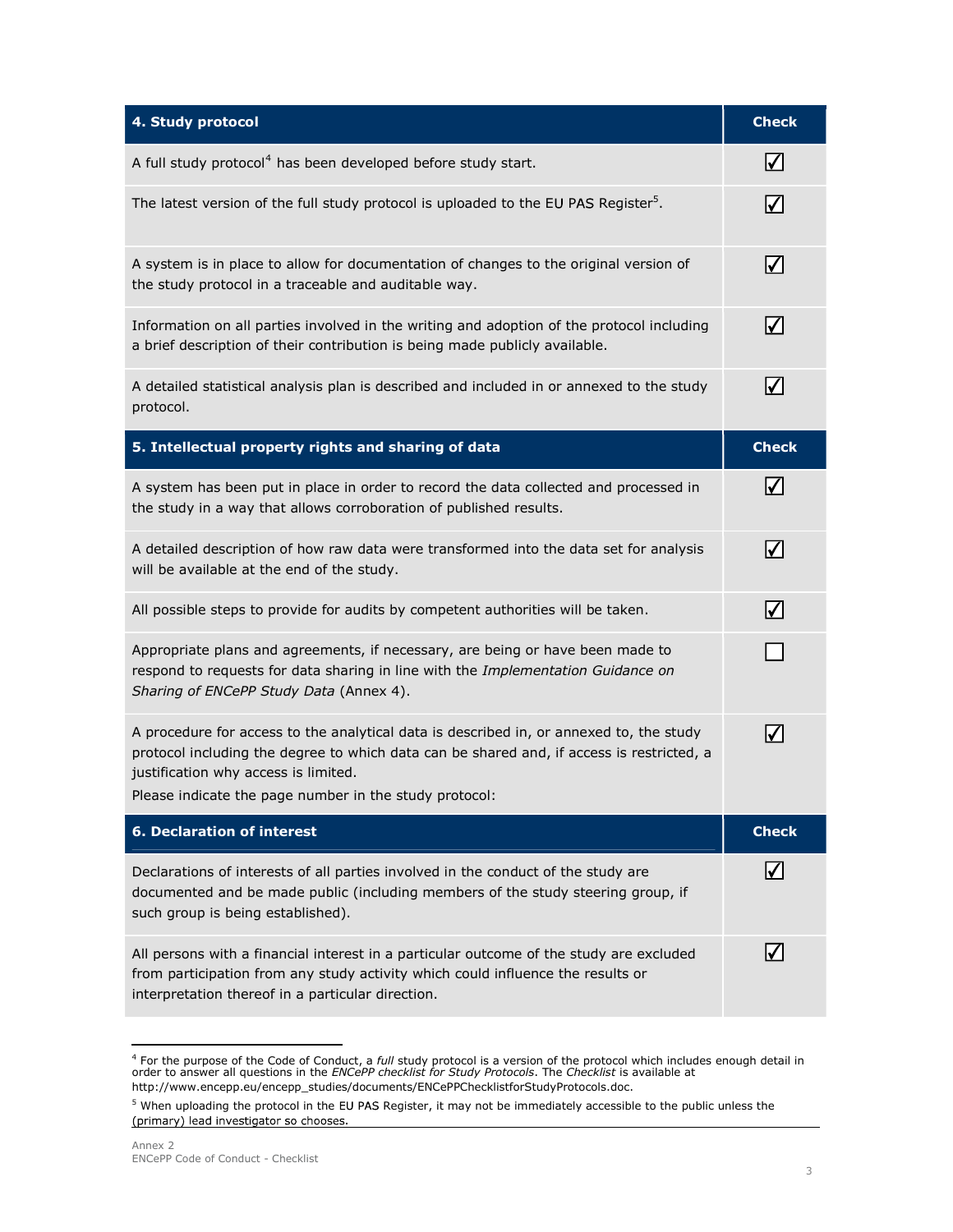| <b>7. Study Steering Group</b>                                                                                                                                                                                  | <b>Check</b>                |
|-----------------------------------------------------------------------------------------------------------------------------------------------------------------------------------------------------------------|-----------------------------|
| 7.A. Absence of a Study Steering Group                                                                                                                                                                          |                             |
| Please check here if no Steering Group is foreseen for the study.                                                                                                                                               |                             |
| 7.B. Establishment of Study Steering Group foreseen                                                                                                                                                             |                             |
| No expert with a direct conflict of interest is appointed as a member of the Steering<br>Group                                                                                                                  | $\vert \mathcal{V} \vert$   |
| The composition of the Steering Group is being/will be made publicly available.                                                                                                                                 | $\overline{\mathcal{M}}$    |
| 8. Publication/Reporting of studies                                                                                                                                                                             | <b>Check</b>                |
| Appropriate plans and agreements, if necessary, have been made (e.g. as part of the<br>dissemination and communication policy) ensuring publication of results                                                  |                             |
| including results from prematurely terminated studies.<br>≻                                                                                                                                                     | $\blacktriangledown$        |
| independent of statistical significance and whether the results are positive or<br>➤<br>negative.                                                                                                               | $\Delta$                    |
| in form of a clear summary of the main results.<br>➤                                                                                                                                                            | $\Delta$                    |
| in form of an abstract to be provided to the ENCePP Secretariat within 3 months<br>➤<br>after the final study report. (Note that requests for delays are possible pending<br>response to peer-review comments). | $\Delta$                    |
| in form of a full report of all results with a scientific or public health impact<br>➤<br>without delay (taking into account relevant legal provisions in case of a<br>suspected public health impact).         | $\vert \!\! \sqrt{2} \vert$ |
| independently by the (principal) lead investigator irrespective of data<br>➤<br>ownership.                                                                                                                      | $\blacktriangledown$        |
| providing for the possibility of review by the study funder prior to submission -<br>➤<br>but without unjustified delay.                                                                                        |                             |
| ➤<br>considering comments from the study funder and enabling the study funder to<br>request changes to the presentation of the results to delete confidential<br>information.                                   | $\blacktriangledown$        |
| making publicly available comments of the funder.<br>➤                                                                                                                                                          | $\blacktriangledown$        |
| taking into account the provisions for authorship of the Uniform Requirements<br>➤<br>for Manuscripts Submitted to Biomedical Journals by the International<br>Committee of Medical Journal Editors (2009).     | ∨                           |
| 9. Confidential information                                                                                                                                                                                     | <b>Check</b>                |
| A definition of what constitutes confidential information has been agreed between the<br>parties of the research contract.                                                                                      |                             |